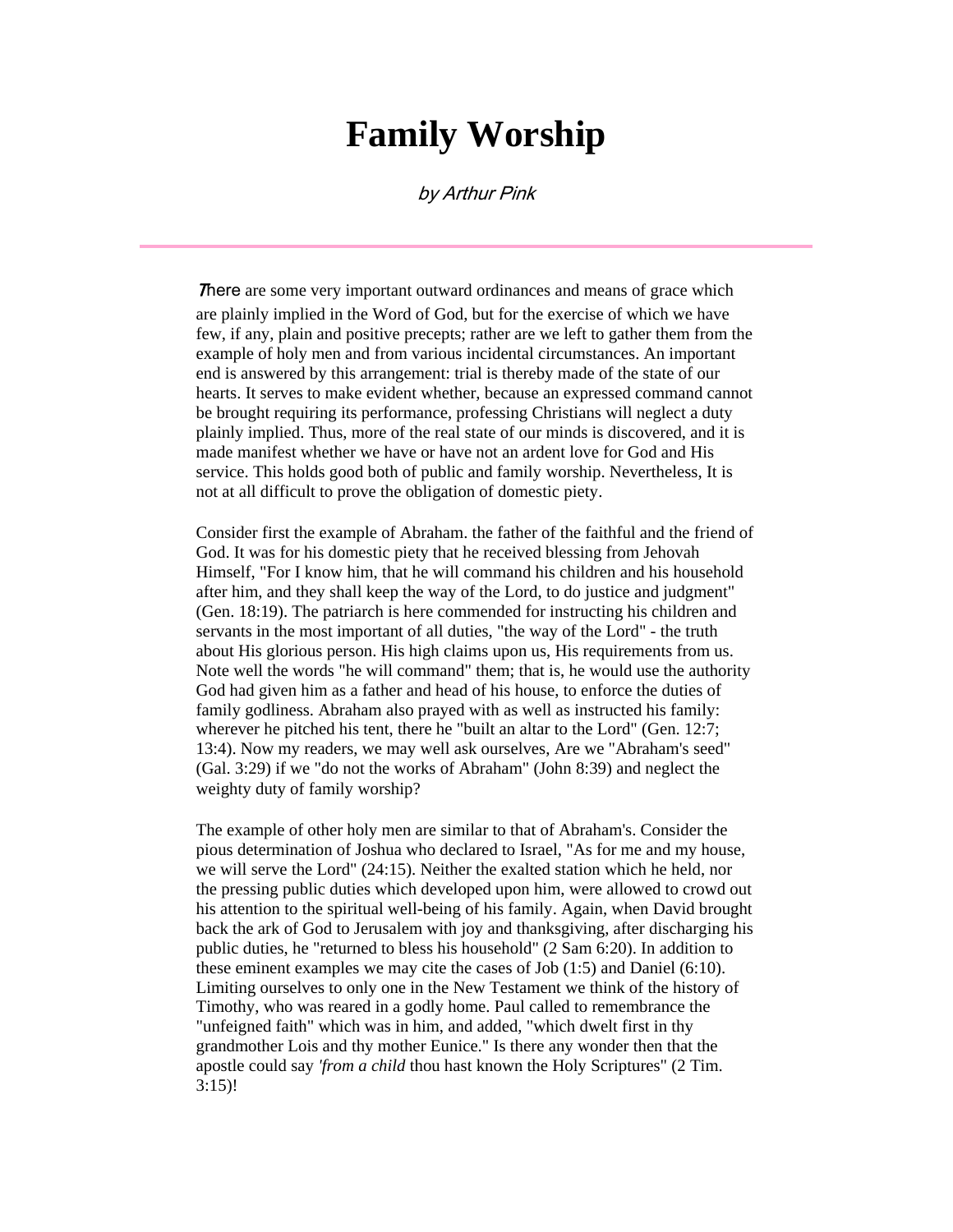On the other hand, we may observe what fearful threatenings are pronounced against those who disregard this duty. We wonder how many of our readers have seriously pondered those awe-inspiring words "Pour out Thy fury upon the heathen that know Thee not, and upon the families that call not on Thy name" (Jer. 10:25)! How unspeakably solemn to find that prayerless families are here coupled with the heathen that know not the Lord. Yet need that surprise us? Why there are many heathen families who unite together in worshiping their false gods. And do not *they* put thousands of professing Christians to shame? Observe too that Jer. 10:25 recorded a fearful imprecation upon both classes alike: "Pour out Thy fury upon ..." How loudly should these words speak to us. It is not enough that we pray as private *individuals* in our closets; we are required to honor God in our *families* as well. At least twice each day—in the morning and in the evening—the whole household should be gathered together to bow before the Lord—parents and children, master and servant — to confess their sins, to give thanks for God's mercies, to seek His help and blessing. Nothing must be allowed to interfere with this duty: all other domestic arrangements are to bend to it. The head of the house is the one to lead the devotions. but if he be absent, or seriously ill, or an unbeliever, then the wife should take his place. Under no circumstances should family worship be omitted. If we would enjoy the blessing of God upon our family then let its members gather together daily for praise and prayer. "Them that honour Me I will honour" is His promise.

An old writer well said, "A family without prayer is like a house without a roof, open and exposed to all the storms of Heaven." All our domestic comforts and temporal mercies issue from the loving-kindness of the Lord, and the best we can do in return is to gratefully acknowledge together, His goodness to us as a family. Excuses against the discharge of this sacred duty are idle and worthless. Of what avail will it be when we render an account to God for the stewardship of our families to say that we had no time available, working hard from morn till eve? The more pressing be our temporal duties, the greater our need of seeking spiritual succor. Nor may any Christian plead that he is not qualified for such a work: gifts and talents are developed by use and not by neglect.

Family worship should be conducted reverently, earnestly and simply. It is then that the little ones will receive their first impressions and form their initial conceptions of the Lord God. Great care needs to be taken lest a false idea be given them of the Divine Character, and for this the balance must be preserved between dwelling upon His transcendency and immanency, His holiness and His mercy, His might and His tenderness. His justice and His grace. Worship should begin with a few words of prayer invoking God's presence and blessing. A short passage from His Word should follow, with brief comments thereon. Two or three verses of a Psalm may be sung. Close with a prayer of committal into the hands of God. Though we may not be able to pray eloquently, we should earnestly. Prevailing prayers are usually brief ones. Beware of wearying the young ones.

The advantages and blessings of family worship are incalculable. First, family worship will prevent much sin. It awes the soul, conveys a sense of God's majesty and authority, sets solemn truths before the mind, brings down benefits from God on the home. Personal piety in the home is a most influential means,